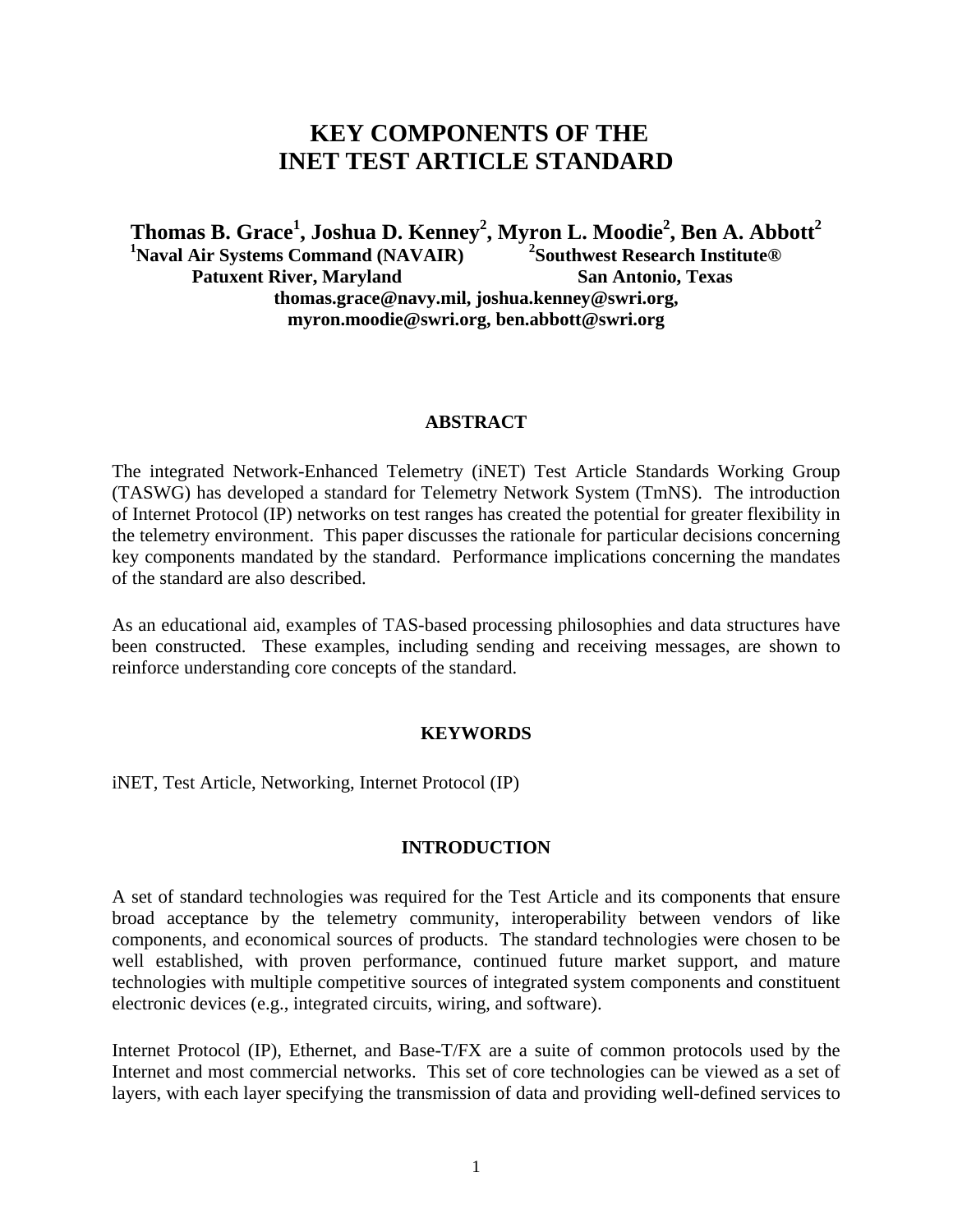upper layer protocols. Each layer also uses services from lower layer protocols. Choosing IP, Ethernet, and Base-T/FX as the set of core technologies provides the general approach to data transmission on the bottom three layers of the Open Systems Interconnection (OSI) model: physical, data link, and network. The detailed use of these lower-layer protocols, as well as the use of other protocols in conjunction with and on top of these lower-layer protocols, is specified in the Test Article Standard.

In the Test Article Standard, all Test Article network interfaces use Internet Protocol version 4 (IPv4) as the core network layer protocol. IPv6 does not meet all the goals stated above (i.e. broad acceptance, interoperability, economical sources, well-established, proven, market support, etc.) and the main IPv6 features are not required by the Test Article networks. [Figure 1](#page-1-0) is a protocol map for the Test Article standards.



Hashed blocks are outside TA Standard and are not required for network connectivity and data delivery.

**Figure 1. Test Article Standard Protocol Map** 

# **CORE NETWORK STANDARDS**

<span id="page-1-0"></span>The Test Article Standard specifies Ethernet (IEEE 802.3-2005) for the physical layer of the Test Article network. Ethernet defines a number of wiring and signaling standards, supporting 10BASE-T/100BASE-TX/1000BASE-T over copper Unshielded Twisted Pair (UTP) cabling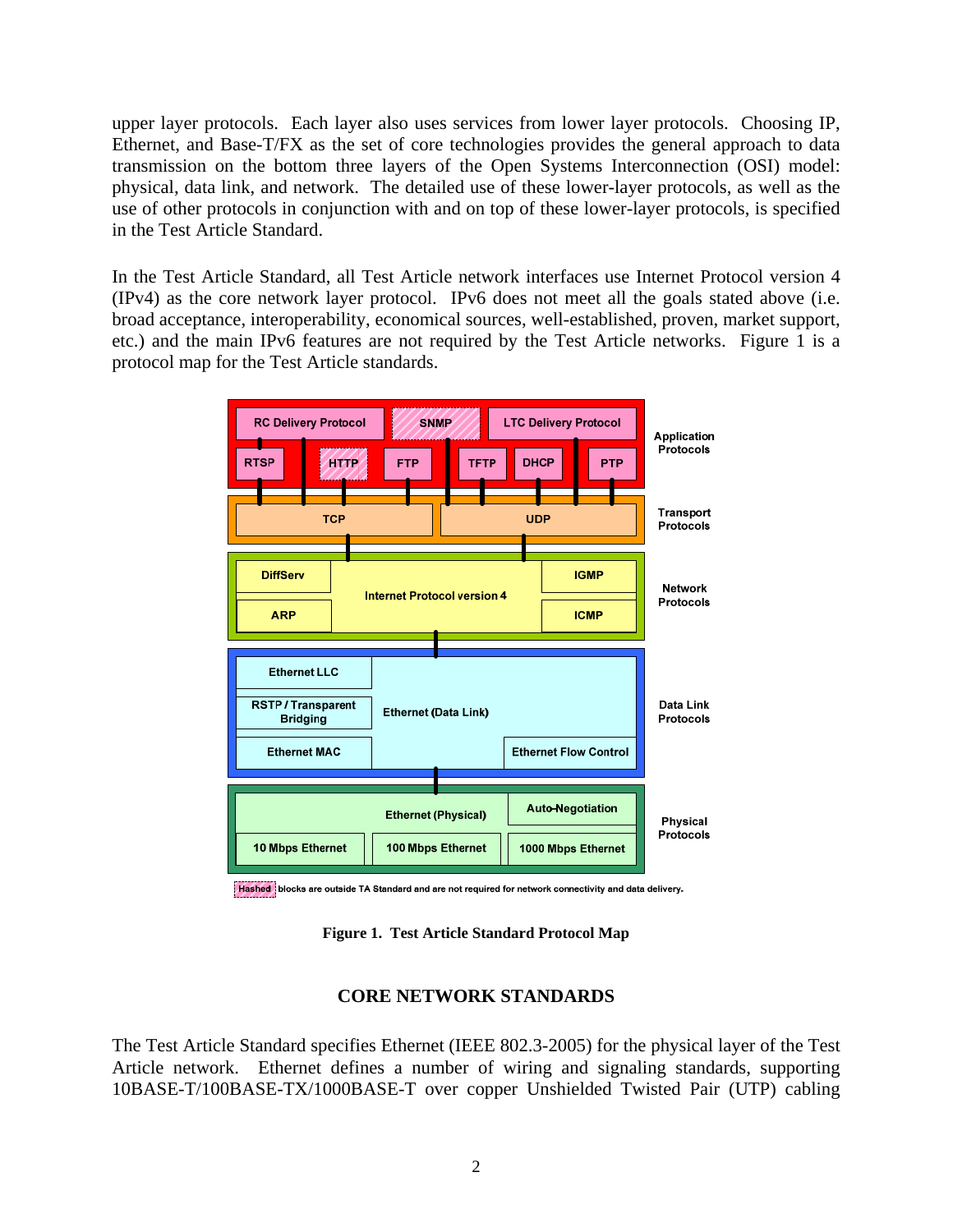and 10BASE-F/100BASE-FX/1000BASE-LX over fiber optic cabling for physical layer transmission. The Test Article Standard requires that one or more of the 10 Mpbs, 100 Mbps, and 1000 Mbps standard speeds be implemented. The Test Article Standard also requires autonegotiation for copper connections and recommends auto-negotiation for fiber connections. These copper and fiber-based standards, along with Ethernet's data link layer protocols, are widely used in commercial networks.

The current Test Article Standard states that connectors and cable media should meet the electrical or optical properties of the standards referenced (i.e. specific Clauses of IEEE 802.3- 2005). It is understood that applicability to the operational environment will place additional constraints on the selection of the connectors and cable media. A list of flight-qualified cables that have been suggested by implementers of previous networked telemetry applications is included at the end of the Test Article Standard document.

The Test Article Standard also specifies Ethernet (IEEE 802.3-2005) for the data link layer of the Test Article network. The data link specifications of Ethernet provide common hardware addressing and Media Access Control (MAC) for the transmission of data frames between network devices. Test Article networks must support the frame structure, field definitions, MAC conventions, Logical Link Control (LLC), and flow control defined by Ethernet.

The Ethernet data link protocols in the Test Article Standard are sufficient for basic connectivity between one or more stations over a single Ethernet link, possibly extended in length and/or inter-connected by network repeaters and hubs. This half-duplex, contention-based approach is typically enhanced by bridging or switching multiple Ethernet links, resulting in only two stations per link communicating contention-free in full-duplex. Therefore, switching network devices is also required to conform to the requirements set forth in IEEE 802.1D-2004 for transparent bridging and Rapid Spanning Tree Protocol (RSTP) functionality.

The standards for Test Article network protocols rely upon the requirements for Internet hosts and routers as defined by the Internet Engineering Task Force (IETF). The IETF develops and promotes Internet standards, cooperating closely with other standard bodies and dealing in particular with standards of the Transmission Control Protocol (TCP)/IP suite. The Request for Comments (RFC) documents published by the IETF are intended to provide guidance for vendors, implementing organizations, and users of Internet communication software. They represent the consensus of a large body of technical experience and wisdom, contributed by the members of the Internet research and vendor communities.

IP is the network layer protocol used to logically address hosts and route data packets throughout the network. IP is encapsulated by Ethernet, the data link layer protocol. Test Article network transport protocols use IP to carry data from source host to destination host. IP is a connectionless or datagram internetwork service, providing no end-to-end delivery guarantees. Using Ethernet as the layer below IP enables error-free data transmission, and the layers above IP are responsible for reliable end-to-end delivery service when required. The IP protocol includes a provision for addressing, type-of-service specification, fragmentation and reassembly, and security information. The datagram or connectionless nature of the IP protocol is a fundamental and characteristic feature of the Internet architecture.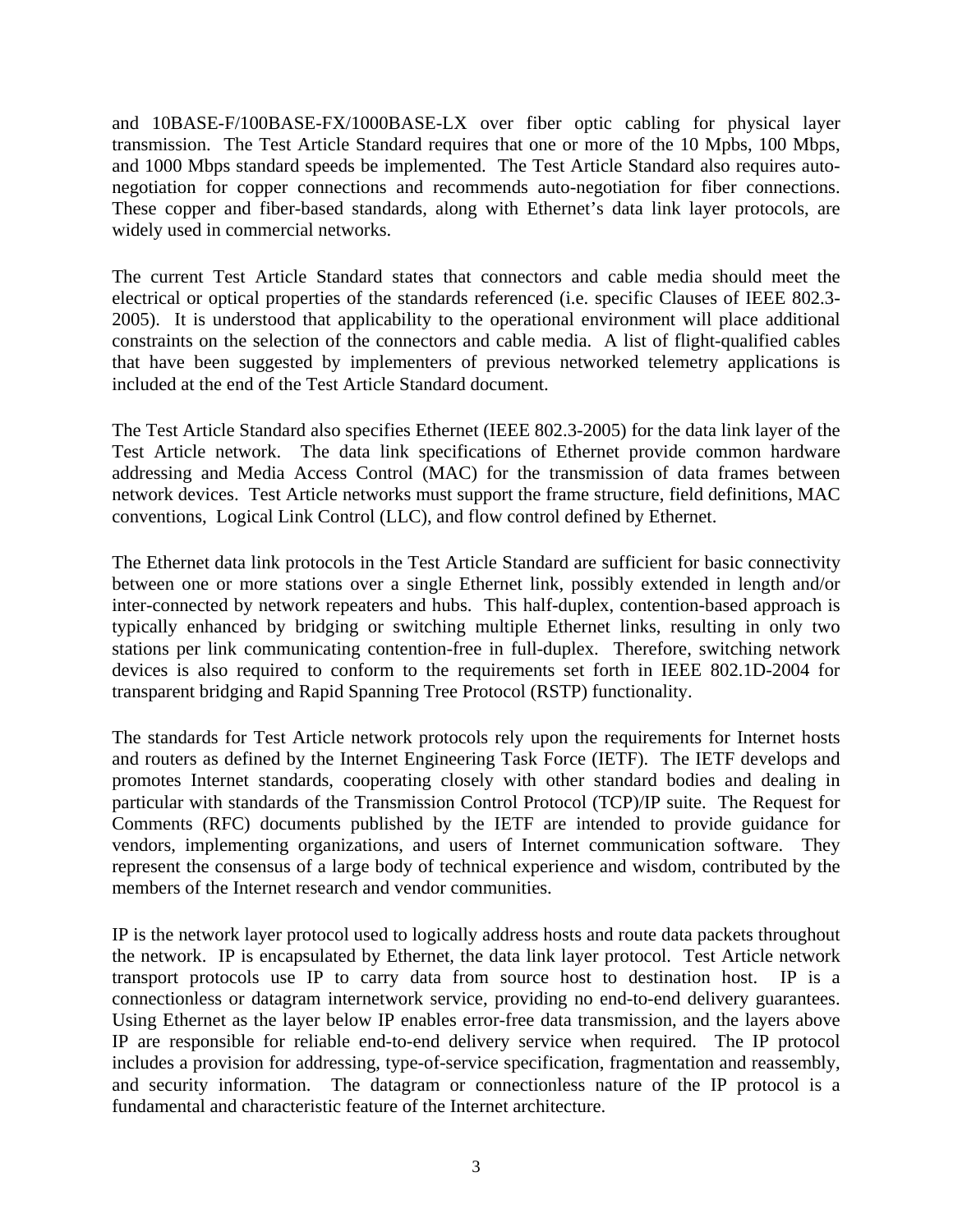Looking to other network layer protocols specified in the Test Article Standard, the Internet Control Message Protocol (ICMP) is a control protocol that is considered to be an integral part of IP, although it is architecturally layered upon IP (i.e., it uses IP to carry its data end-to-end just as a transport protocol like TCP or User Datagram Protocol [UDP]). ICMP provides error reporting, congestion reporting, and first-hop gateway redirection. Another network layer protocol, Internet Group Management Protocol (IGMP), serves is an Internet protocol used for establishing dynamic host groups for IP multicasting. It is noted in the Test Article Standard that switching network devices can use IGMP "snooping" to aid in efficient network utilization.

For the transport layer, the Test Article Standard specifies the TCP and the UDP end-to-end data transmission protocols and options. Like the network layer protocols, TCP and UDP are based on widely accepted IETF RFCs. TCP is the primary virtual-circuit transport protocol for the Internet suite. TCP provides guaranteed, in-sequence delivery of a full-duplex stream of octets (8-bit bytes). TCP is used by those applications needing guaranteed, connection-oriented transport service. UDP, on the other hand, offers only a minimal transport service—nonguaranteed datagram delivery—and gives applications direct access to the datagram service of the IP layer. UDP is used by applications that do not require the level of service of TCP or that wish to use communications services (e.g., multicast or broadcast delivery) not available from TCP.

The Test Article Standard also specifies several application layer network services for address resolution, address configuration, name services, and general file transfer. The Address Resolution Protocol (ARP) is the standard method for finding a host's hardware (MAC) address when only its network layer (IP) address is known. Other standard services can configure various parameters (including standard address subnetting) necessary for the clients to operate in an IP network. Although this configuration may be done manually, the Dynamic Host Configuration Protocol (DHCP) allows devices to be added to the network with minimal or no manual configurations. The Test Article network requires a DHCP service, but makes no mandate on which device acts as the DHCP server or which client devices must have DHCP enabled. This allows the choice of static or dynamic IP address assignment. The Domain Name System (DNS) associates various sorts of information with domain names; most importantly, translating computer hostnames into IP addresses needed for network layer delivery.

For file transfer service, the File Transfer Protocol (FTP) is a reliable (i.e. using TCP) and widely-used mechanism that enables the transfer of file-oriented data from one device to another through a network. As such, latency-tolerant bulk data transfers should use the FTP protocol for transferring files between Test Article network-connected devices. Conversely, the Trivial File Transfer Protocol (TFTP) is a simple file transfer protocol, with the functionality of a very basic form of FTP. Since UDP is used for transport, TFTP uses a stop-and-wait-protocol for reliability, where devices send a maximum packet size of 512 bytes and wait for an acknowledgement. This results in slower transfers than FTP since FTP uses TCP sliding windows and larger packets, while TFTP can send only one (smaller) packet at a time and must wait for the specific acknowledgement of each packet. Due to its simplicity (i.e. using UDP), TFTP is easier to implement in a very small amount of memory, making useful for booting computers (such as routers and switches) that do not have any data storage devices.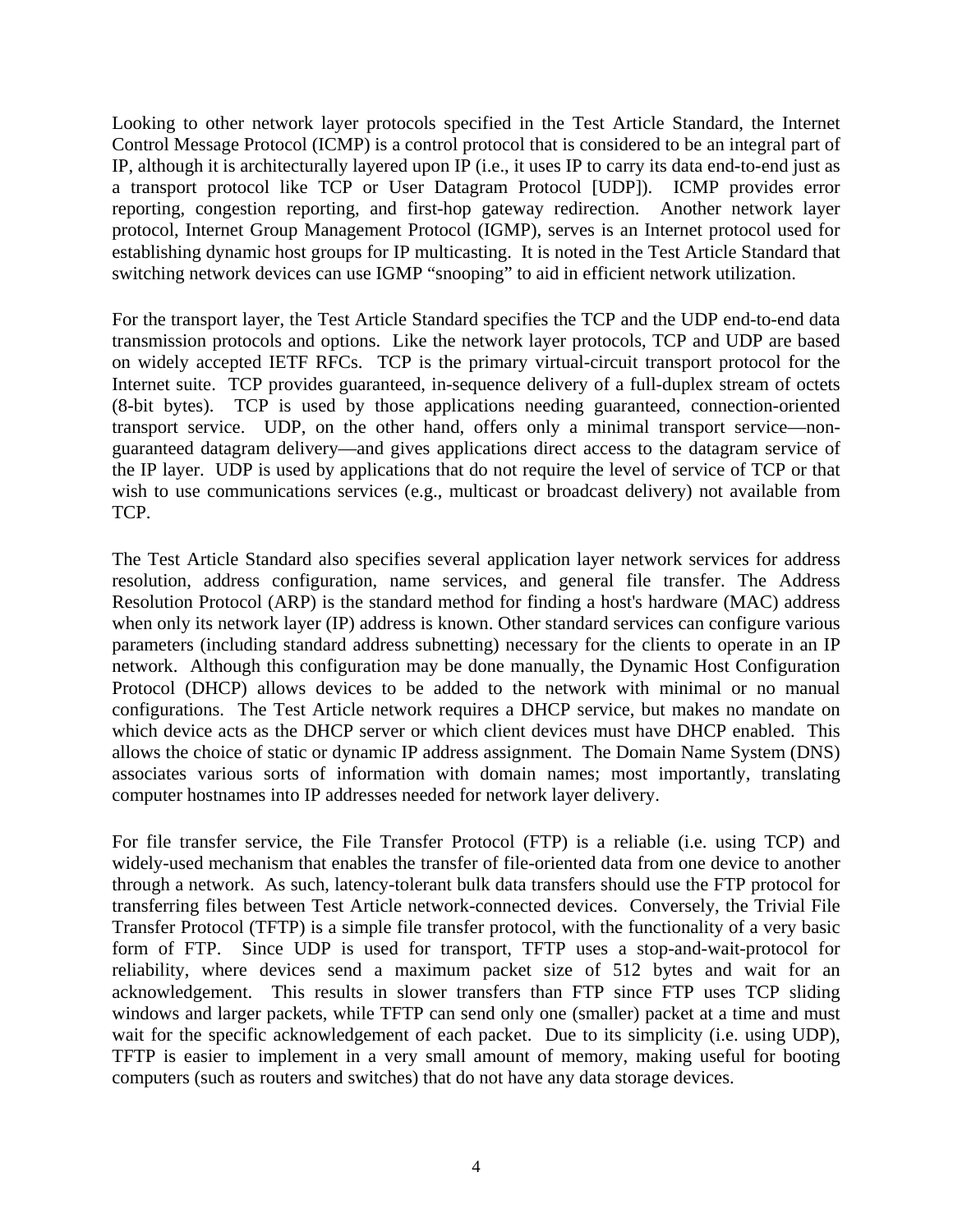Along with the network, transport, and application layer protocols, the Test Article Standard also references several IETF RFCs that define the host (RFCs 1122 and 1123) and router (RFC 1812) functionality requirements for Internet-connected nodes. These documents incorporate by referencing, amending, correcting, and supplementing the core protocol standards documents relating to hosts and routers, and they provide options and supporting documentation for the implementation of Test Article network components.

Overall, test software and users need to be able to manipulate network functions (e.g., QoS, performance, configuration, discovery, etc.) defined in the Test Article Standard. The Test Article Standard references the System Management Standard to specify these requirements.

# **LEVERAGING STANDARDS FOR TMNS-SPECIFIC OPERATION**

The Test Article Standard specifies IEEE 1588-2002 for the distributed clock synchronization between components connected to the Test Article network. IEEE 1588 enables submicrosecond synchronization between network devices using Ethernet. This network time synchronization scheme allows high resolution time stamps at *DataSources* to enable applications of time-correlation of data at *DataSinks*. The Test Article Standard specifies that a master clock may be physically located on any device connected to the Test Article network. Furthermore, devices needing precise synchronization can implement IEEE 1588 slave clock interfaces to use the synchronization service provided by the Test Article network. Depending on application performance requirements, design choices can be made for slave clocks, trading higher accuracy, higher cost hardware implementations against lower accuracy, and lower cost software implementations. For routing/switching devices, the standard also specifies "boundary clock" techniques, or approaches that are interoperable with boundary clocks (e.g. transparency implementations used in some switches), which are intended to eliminate large packet transport latency variations that are typically induced in these types of devices. The Test Article standard also specifies clock "flywheeling" in the absence of masters, recommends 1-pulse-per-second (1 PPS) outputs on devices, and recommends using the Global Positioning System (GPS) interface for external synchronization of a time master.

Several existing network data message structures were examined, and an informal trade study was performed with the conclusion that no single existing message format completely meets the needs of the TmNS. The working group agreed that a single common data message header was needed for moving data messages across the network. Through several drafts and community feedback, the TmNS Data Message Format standard was created as a "best of breed" of existing packet formats while meeting additional requirements for the transport of TmNS data. This universal data message header format captures the strengths and experience of existing formats (Instrumentation d'Essais des Nouveaux Avions [IENA], Ch. 10, Data Acquisition Recorder [DAR]), transports and supports existing formats, protects existing data processing and Data Acquisition Unit (DAU) software, promotes a common military and commercial format, encourages lower DAU and data processing costs, and provides scalability for current and future uses.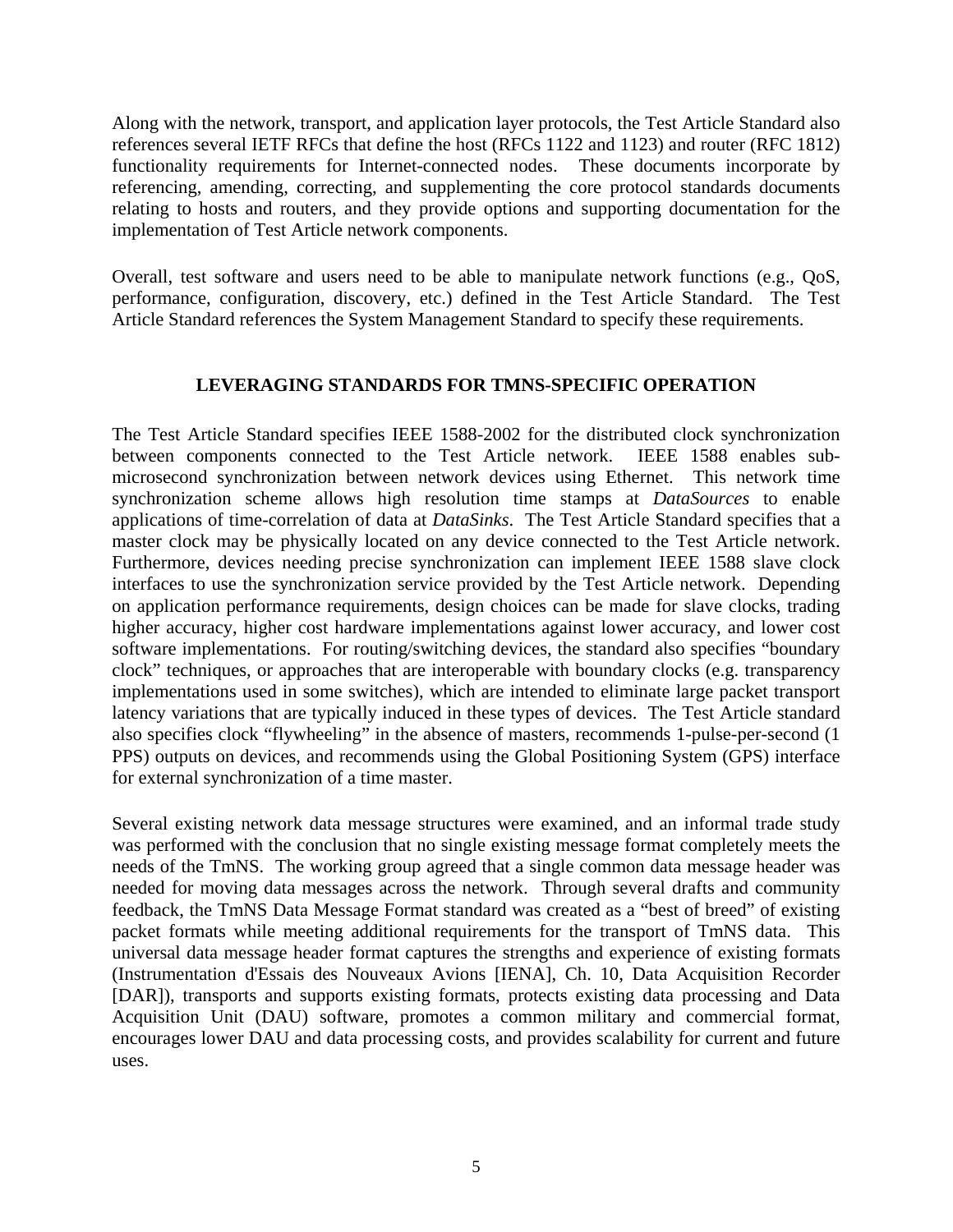The *TmNSDataMessage* is a structure that is independent of transport. If sent on a network, typical network and transport headers are pre-pended (e.g. UDP/IP). A *TmNSDataMessage* is composed of a *TmNSDataMessageHeader* and a *TmNSDataMessagePayload*, as illustrated in [Figure 2](#page-5-0).



**Figure 2. TmNSDataMessage** 

<span id="page-5-0"></span>The *TmNSDataMessageHeader* assists with data transport and provides information about the *TmNSDataMessagePayload*. The Test Article Standard defines the *TmNSDataMessageHeader* containing the fields and associated bit-widths as outlined in [Figure 3](#page-5-1).



**Figure 3. TmNSDataMessageHeader** 

<span id="page-5-1"></span>The *TmNSDataMessagePayload* is made up of *Packages* (see [Figure 4](#page-6-0)). The variable size of the *TmNSDataMessagePayload* allows control of the size and latency of *TmNSDataMessages*. *DataSinks* and other consumers of *TmNSDataMessages* can determine which *Packages* to expect in a particular *TmNSDataMessagePayload* by using the *MessageDefinitionID*. The *MessageDefinitionID* specified in the *TmNSDataMessageHeader* serves as a reference to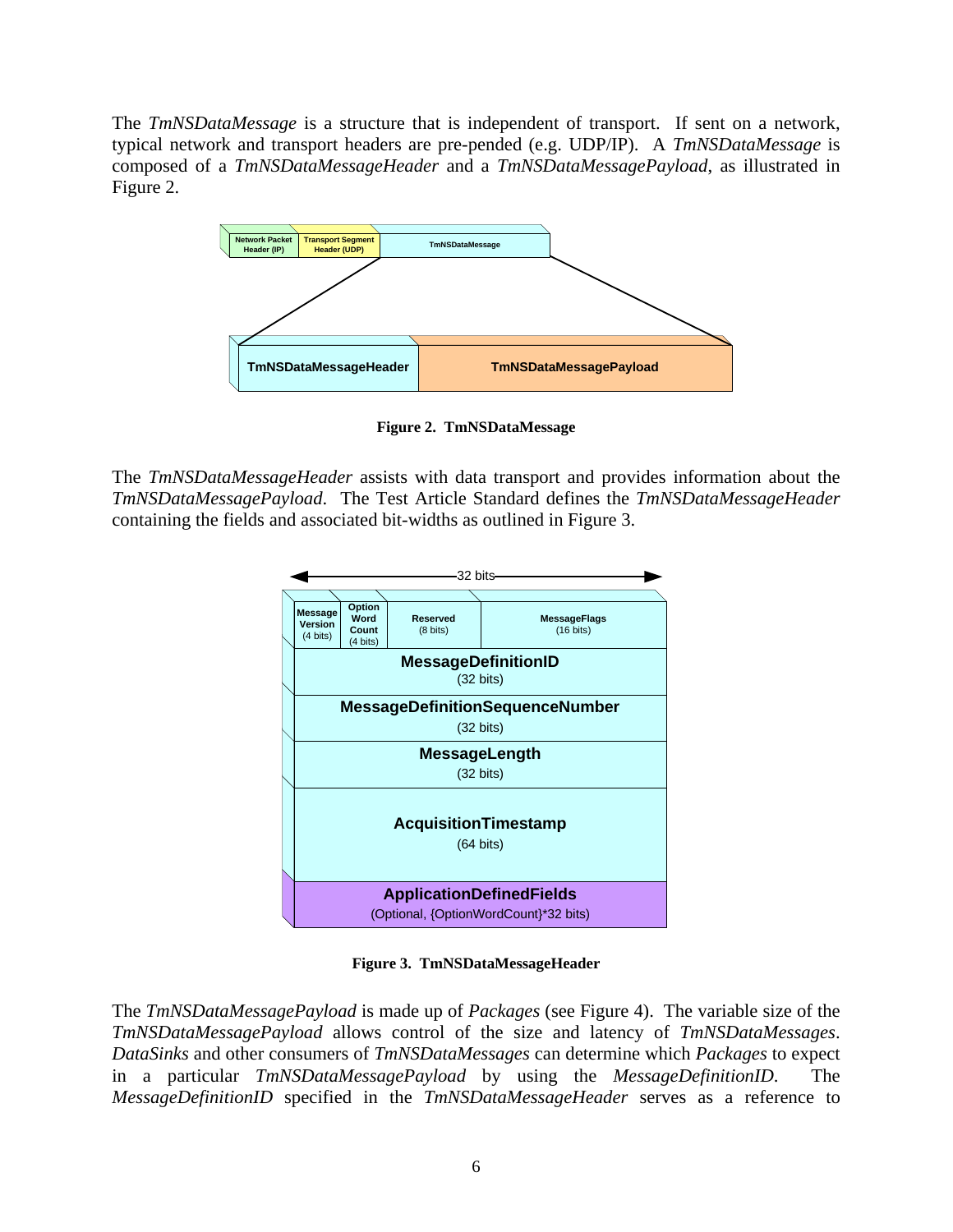*Package(s)* format, content, and ordering in the *TmNSDataMessagePayload*. For details on how this information is defined, refer to the Metadata Standard Document.



**Figure 4. TmNSDataMessagePayload with Packages** 

<span id="page-6-0"></span>A *Package* where a *PackageHeader* and *PackagePayload* are present is illustrated in [Figure 5](#page-6-1). To achieve *Package* structure interoperability, *TmNSDataMessages* must either use the standard *PackageHeader* defined in the Test Article Standard ([Figure 6\)](#page-6-2) or a *PackageHeader* completely described by metadata. All *EndNodes* that produce *TmNSDataMessages* must have, at the minimum, the ability to generate the standard *PackageHeaders*.

<span id="page-6-1"></span>

**Figure 6. PackageHeader** 

<span id="page-6-2"></span>Many possibilities exist for how *Packages* may be placed into *TmNSDataMessagePayloads*. Rather than over-specify, and possibly prevent users from being able to meet their mission needs, reasonable flexibility is allowed by Test Article standards. Responsibility is shifted to the users to impose local rules that meet the particular needs of their range. However, there are several rules that TAS networks shall follow to ensure a sufficient level of network transport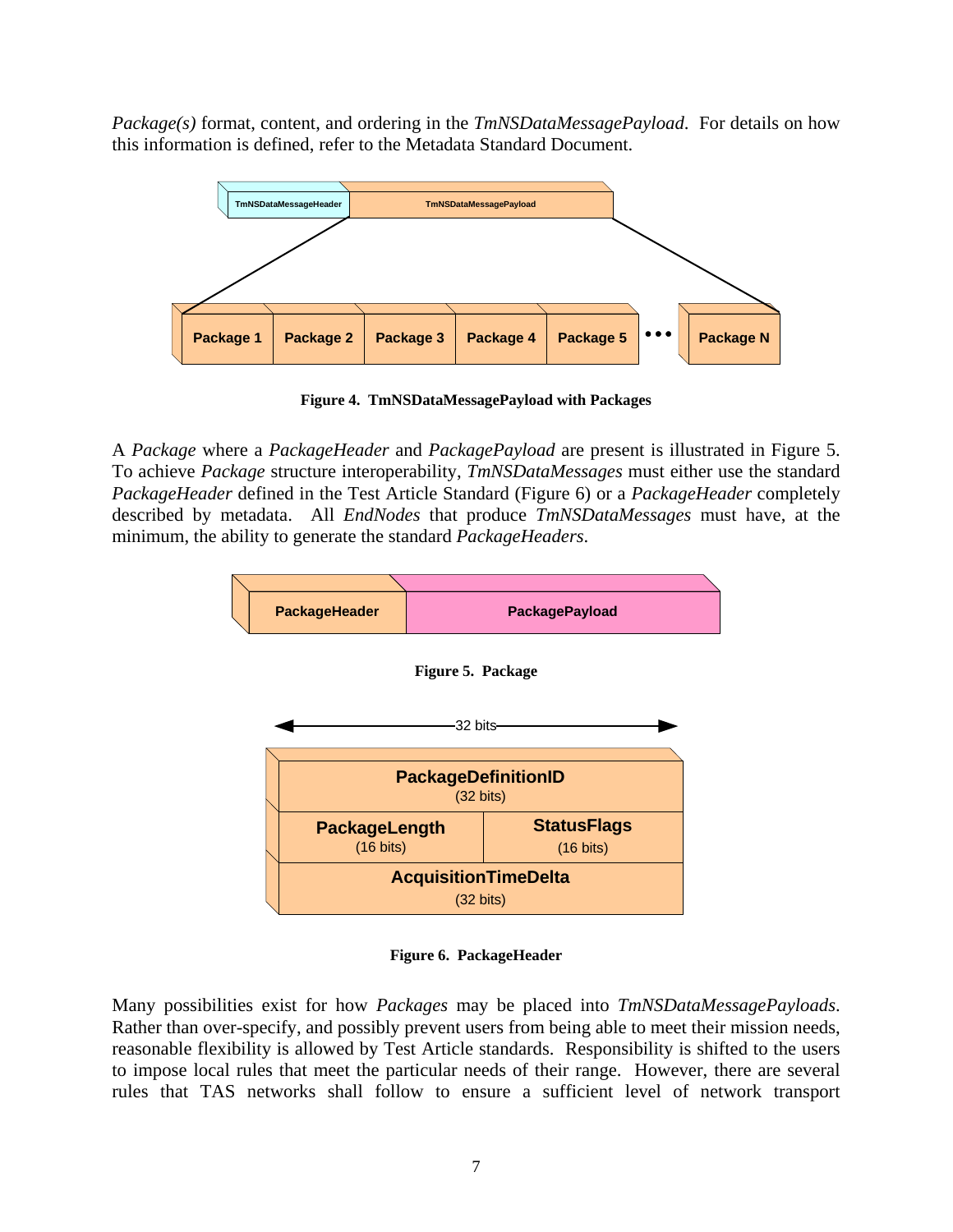interoperability. First of all, *MessageDefinitionSequenceNumbers* shall not repeat or be generated out of order for a particular *MessageDefinitionID*, including when two or more *DataSources* generate *TmNSDataMessages* with the same *MessageDefinitionID*. This rule was defined since *DataSinks* might want to be able to detect lost *TmNSDataMessages*. So, a *DataSource* cannot repeat or generate *MessageDefinitionSequenceNumbers* out of order for any single *MessageDefinitionID*. Furthermore, more than one *MessageDefinitionID* may share the same multicast address for network transport. This rule was defined since there are a limited number of multicast addresses that can be practically subscribed to by any one IP stack instance running on a typical embedded processor. Finally, a *DataSource* (or group of *DataSources*) may send a sequence of *TmNSDataMessages* with the same *MessageDefinitionID* to multiple destination addresses. This rule was defined since modern Ethernet hardware can use multicast addresses to efficiently (and almost automatically) reduce the amount of load on *DataSinks* (and network switches) by only sending data to subscribed nodes.

The Test Article Standard specifically defines two protocols for the delivery of *TmNSDataMessages*. The first of these is the Latency/Throughput Critical (LTC) delivery protocol. LTC uses UDP/IP to deliver sequences of *TmNSDataMessages* to multicast addresses. Delivery to unicast and broadcast addresses is also allowed. Since UDP is inherently connectionless, considerations need to be made when using IP to support the latency and throughput guarantees. When planning synchronous-like data transfer over asynchronous network transport, some performance-enhanced networking mechanisms must be designed into the network fabric to ensure the timely transfer of latency-critical data and maintain sufficient bandwidth for throughput-critical data flows. To ensure optimal performance with IP multicast, Test Article network switches and/or routers should partition the network such that only two devices (i.e., the switch/router and the end device) are sharing a specific Ethernet link. In this setup, no Ethernet frame collisions occur and each pair of network devices can operate in fullduplex at full link speed without contention from other devices. Additionally, switches/routers with sufficiently large queuing buffers should be chosen to handle the "burstiness" of the routed traffic.

Even with this level of forwarding determinism, which is inherent to most modern implementations, composite throughputs on each link of telemetry networks should be planned to not exceed the available bandwidth. This planning should be realized using the anticipated send rates of each of the *MessageDefinitionID*, along with the pool of available multicast addresses, to assign multicast addresses in proportions that do not overflow available line rates and buffer queues. This planning should be automated in an application for producing setup files, but may be done manually based on the anticipated network topology. Metadata should be generated and shared between *DataSources* and *DataSinks* for associating *MessageDefinitionIDs*  with their multicast groups.

The standard *TmNSDataMessage* structure includes *MessageDefinitionSequenceNumbers* to enable the detection and reporting of transport reliability through system management. Applications may also use *MessageDefinitionSequenceNumbers* to reorder flows of a particular *MessageDefinitionID* at *DataSinks*. The standard *TmNSDataMessage* structure also includes and *AquisitionTimestamp* field for correlation of LTC delivered data at *DataSinks*. Since the data delivered by LTC is by its very nature latency critical, this protocol is focused on controlling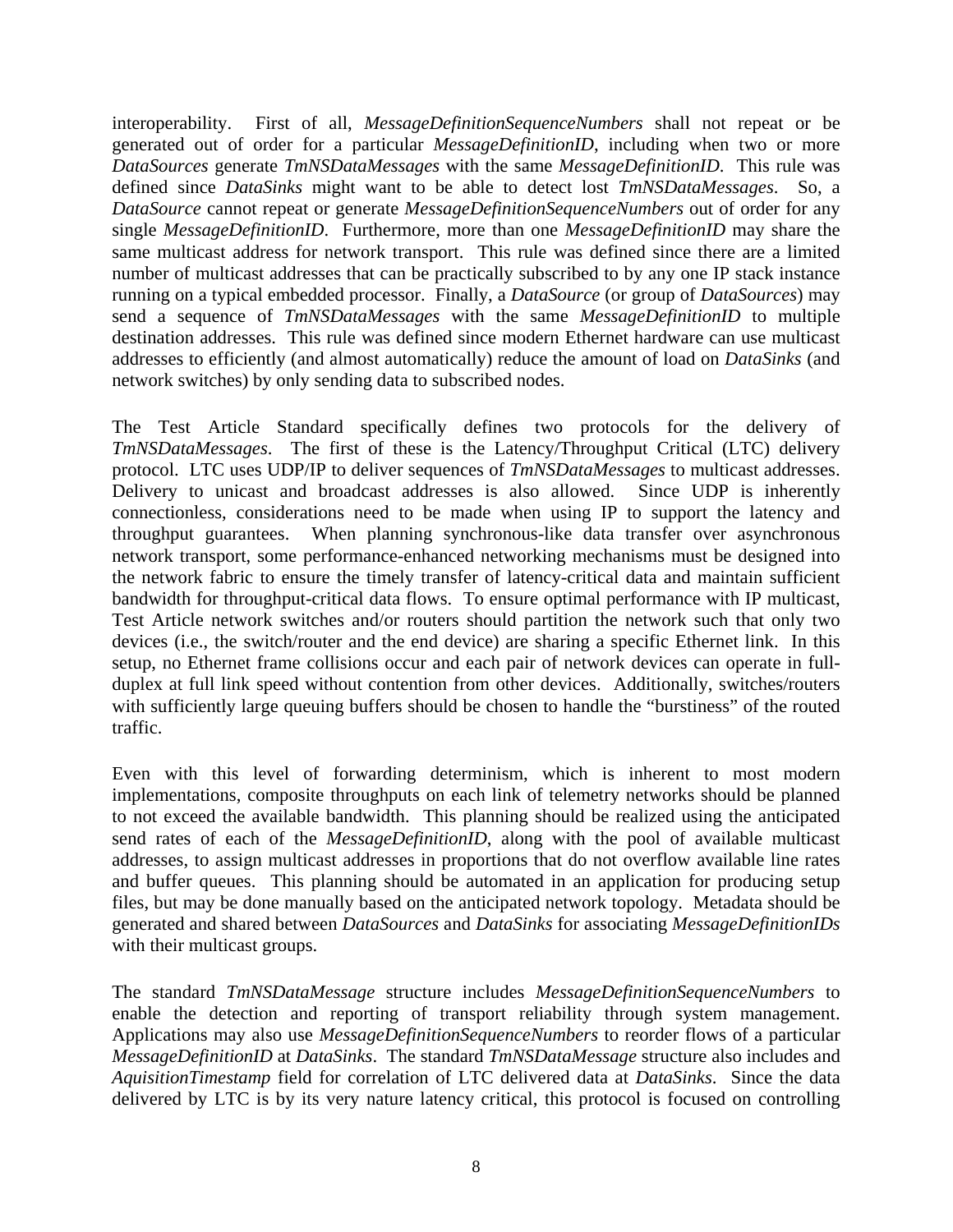latency first and data reliability second. Consequently, no guaranteed transport mechanism is used that would require acknowledgements and resends that would delay data outside of the latency performance bound. IP multicast packets will also include QoS markings in the IP header, as defined in the Test Article Standard, to enable the prioritization of multicast data across network devices.

The second protocol for the delivery of *TmNSDataMessages* is the Reliability Critical (RC) delivery protocol. This protocol is intended for the delivery of *TmNSDataMessages* when reliability constraints are more important than latency or throughput constraints. RC includes detailed mechanisms (i.e. transport and application protocols) for implementing reliable data transfer between *DataSources* and *DataSinks*. Since additional session control is necessary to ensure highly reliable transfer, this type of delivery occurs between only two devices (unicast) with no guarantees for latency and throughput metrics. RC data delivery uses a reliable protocol (i.e. TCP). The reliable protocol supports the error-free delivery of a data stream using a system of acknowledgements, timeouts, and retries. Although solid reliability is maintained for RC delivery, minimal latency is not guaranteed and competing flows reduce throughput when the network is congested.

Stream-oriented transfer of data with RC consists of a data transfer between a *DataSource* and a *DataSink*. The data transfer is initiated, controlled, and concluded under the supervision of the *DataSink* via a "Control Channel." The *DataSink* specifies parameters defining the *DataSink*  destination IP address and TCP port, transfer data set (*MessageDefinitionID* [MDIDs]), and other aspects of the data transfer via commands issued to the *DataSource* via the Control Channel. The *DataSink* establishes a "Data Channel" TCP connection to the specified *DataSink* address and port. The *DataSource* transmits the parameter-specified data set (often followed by an "endof-data" indication) via the TCP connection to the *DataSink*.

Real Time Streaming Protocol (RTSP) was chosen for the RC control channel by the TASWG after studying Simple Network Management Protocol (SNMP) and Hypertext Transfer Protocol (HTTP) as alternatives. It was determined that RTSP provided the required control channel methods and parameters with the least customization of the protocol. TCP was chosen for the reliable transfer of data because TCP provides the required error correction, congestion control, and error recovery mechanisms for reliability critical data.

The goal of designing for quality of service (QoS) within the Test Article Standards context is the allocation of Test Article network bandwidth and technology sufficient to meet the latency bounds and packet loss requirements of network traffic with differing quality of service requirements. Proper network engineering and administration are a fundamental requirement for successful operation of a network-based telemetry system. The telemetry network designer must anticipate composite data rates across Test Article network interfaces and subnets. Adequate bandwidth, switching capacity, and packet processing policies must be sufficiently provisioned at each interface and across the network to meet the latency bounds and packet loss requirements of a particular implementation. The telemetry network designer should use a combination of telemetry traffic analysis, scheduling, and network over-provisioning as the primary tools for meeting quality of service requirements.